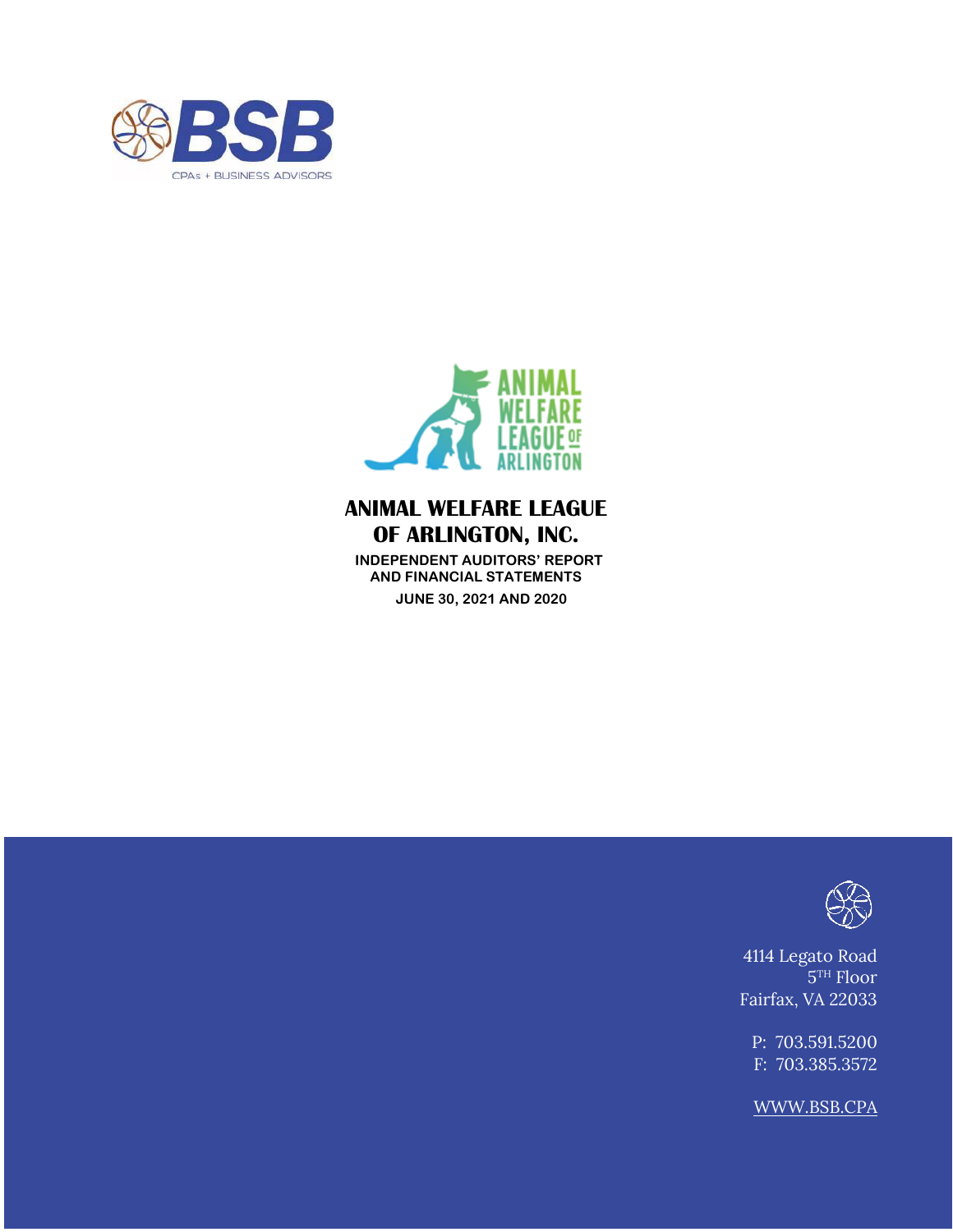**INDEPENDENT AUDITORS' REPORT AND FINANCIAL STATEMENTS**

**JUNE 30, 2021 AND 2020**

### **CONTENTS**

| <b>Statements of Financial Position</b> | 2      |
|-----------------------------------------|--------|
| <b>Statement of Activities</b>          | 3      |
| <b>Statement of Activities</b>          | 4      |
| <b>Statement of Functional Expenses</b> | 5      |
| <b>Statement of Functional Expenses</b> | 6      |
| <b>Statements of Cash Flows</b>         | 7      |
|                                         | 8 - 16 |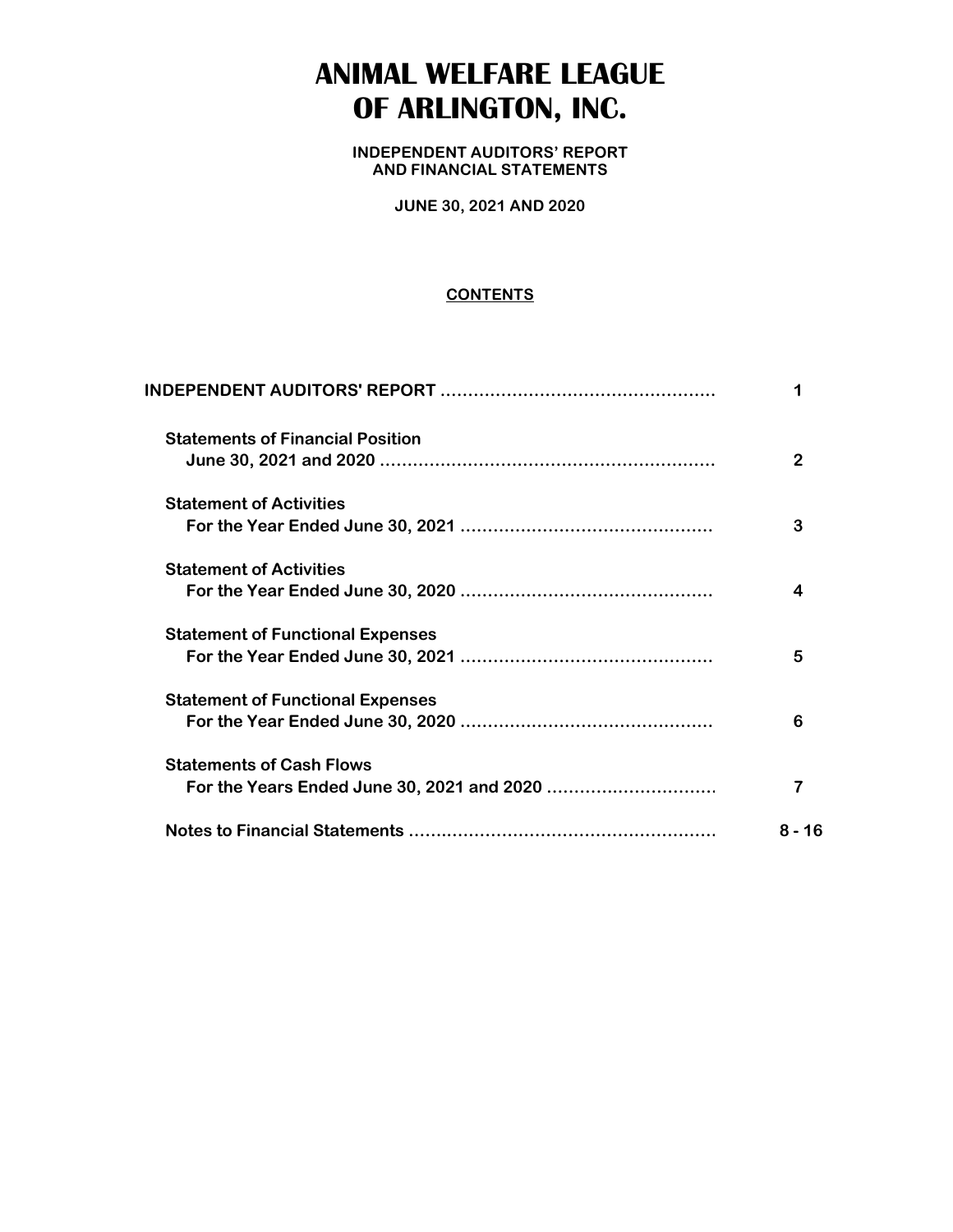

#### **INDEPENDENT AUDITORS' REPORT**

**To the Board of Directors of Animal Welfare League of Arlington, Inc. Arlington, Virginia**

**We have audited the accompanying financial statements of Animal Welfare League of Arlington, Inc., a not-for-profit organization, which comprise the statements of financial position as of June 30, 2021 and 2020, and the related statements of activities, functional expenses and cash flows for the years then ended, and the related notes to the financial statements.**

#### **Management's Responsibility for the Financial Statements**

**Management is responsible for the preparation and fair presentation of these financial statements in accordance with accounting principles generally accepted in the United States of America; this includes the design, implementation, and maintenance of internal control relevant to the preparation and fair presentation of financial statements that are free from material misstatement, whether due to fraud or error.**

#### **Auditors' Responsibility**

**Our responsibility is to express an opinion on these financial statements based on our audits. We conducted our audits in accordance with auditing standards generally accepted in the United States of America. Those standards require that we plan and perform the audit to obtain reasonable assurance about whether the financial statements are free from material misstatement.**

**An audit involves performing procedures to obtain audit evidence about the amounts and disclosures in the financial statements. The procedures selected depend on the auditor's judgment, including the assessment of the risks of material misstatement of the financial statements, whether due to fraud or error. In making those risk assessments, the auditor considers internal control relevant to the entity's preparation and fair presentation of the financial statements in order to design audit procedures that are appropriate in the circumstances, but not for the purpose of expressing an opinion on the effectiveness of the entity's internal control. Accordingly, we express no such opinion. An audit also includes evaluating the appropriateness of accounting policies used and the reasonableness of significant accounting estimates made by management, as well as evaluating the overall presentation of the financial statements.**

**We believe that the audit evidence we have obtained is sufficient and appropriate to provide a basis for our audit opinion.**

#### **Opinion**

**In our opinion, the financial statements referred to above present fairly, in all material respects, the financial position of Animal Welfare League of Arlington, Inc. as of June 30, 2021 and 2020, and the changes in its net assets and its cash flows for the years then ended in accordance with accounting principles generally accepted in the United States of America.**

Burdette Smith & Bish, LLC

**Fairfax, Virginia October 25, 2021**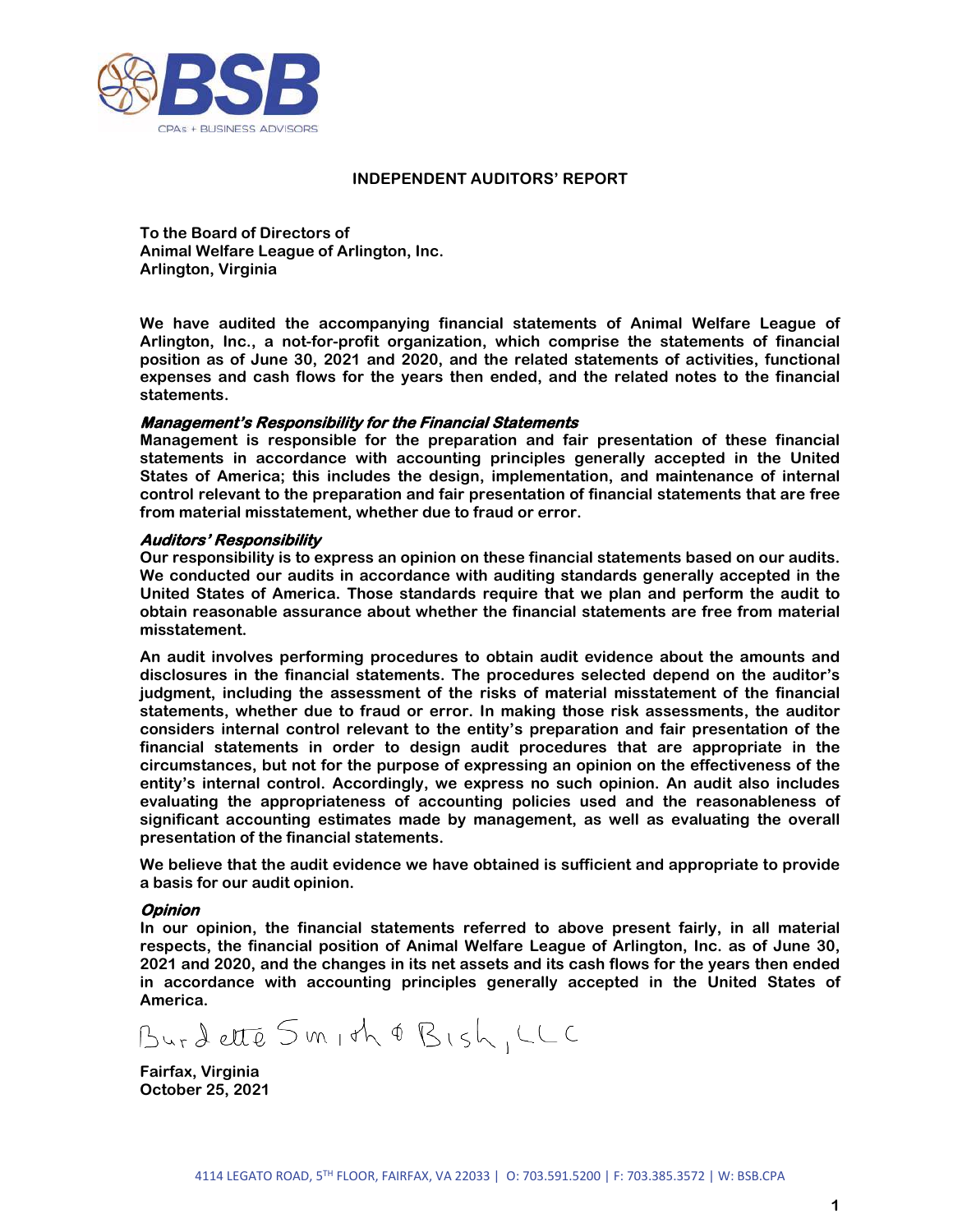### **STATEMENTS OF FINANCIAL POSITION JUNE 30, 2021 AND 2020**

| <b>ASSETS</b>                           | 2021                | 2020        |
|-----------------------------------------|---------------------|-------------|
| <b>CURRENT ASSETS</b>                   |                     |             |
|                                         | 829,662 \$          | 248,962     |
|                                         | 1,785               | 630         |
|                                         |                     | 64,027      |
|                                         | 3,338               | 5,265       |
|                                         | 18,547              | 29,981      |
|                                         | 853,332             | 348,865     |
|                                         |                     |             |
|                                         | 8,914,431           | 6,964,658   |
|                                         | 5,233,503           | 5,228,651   |
|                                         | (2,933,899)         | (2,731,719) |
|                                         | 2,299,604           | 2,496,932   |
| <b>OTHER ASSETS</b>                     |                     |             |
|                                         | 9,586               |             |
| <b>TOTAL ASSETS</b>                     | \$<br>12,076,953 \$ | 9,810,455   |
| <b>LIABILITIES AND NET ASSETS</b>       |                     |             |
| <b>CURRENT LIABILITIES</b>              |                     |             |
|                                         | $90,609$ \$         | 71,539      |
|                                         | 243,027             | 191,940     |
|                                         | 23,766              | 27,046      |
|                                         | 941,131             | 436,325     |
|                                         | 1,298,533           | 726,850     |
| <b>NET ASSETS</b>                       |                     |             |
|                                         | 10,045,491          | 8,404,130   |
|                                         | 732,929             | 679,475     |
|                                         | 10,778,420          | 9,083,605   |
| <b>TOTAL LIABILITIES AND NET ASSETS</b> | \$<br>12,076,953 \$ | 9,810,455   |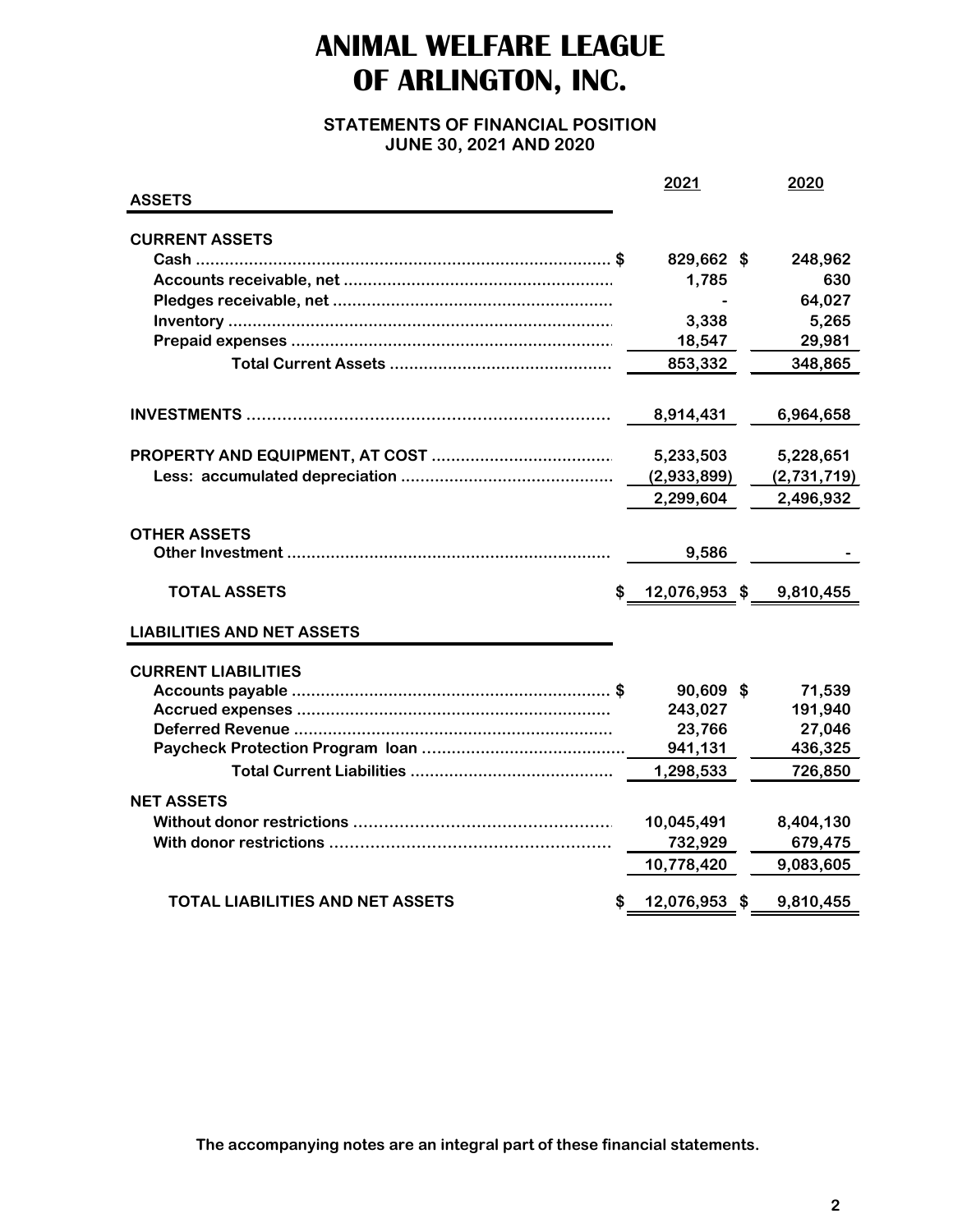### **STATEMENT OF ACTIVITIES FOR THE YEAR ENDED JUNE 30, 2021**

|                                           | <b>Without Donor</b><br><b>Restrictions</b> | <b>With Donor</b><br><b>Restrictions</b> |     | <b>Total</b> |
|-------------------------------------------|---------------------------------------------|------------------------------------------|-----|--------------|
| <b>Support and Revenue</b>                |                                             |                                          |     |              |
| Adoptions and educational programs \$     | 477,806 \$                                  | $\overline{\phantom{a}}$                 | -\$ | 477,806      |
| Arlington County appropriation            | 1,445,388                                   |                                          |     | 1,445,388    |
|                                           | 1,852,661                                   | 203,715                                  |     | 2,056,376    |
| Special events revenue, net of expenses   | 108,414                                     |                                          |     | 108,414      |
| Merchandise and other income              | 28,800                                      |                                          |     | 28,800       |
| Investment income (loss), net of expenses | 1,756,772                                   |                                          |     | 1,756,772    |
|                                           | 5,669,841                                   | 203,715                                  |     | 5,873,556    |
| Net assets released from restrictions     | 150,261                                     | (150, 261)                               |     |              |
|                                           | 5,820,102                                   | 53,454                                   |     | 5,873,556    |
| <b>Expenses</b>                           |                                             |                                          |     |              |
|                                           | 3,601,134                                   |                                          |     | 3,601,134    |
| <b>Support services:</b>                  |                                             |                                          |     |              |
| Management and general                    | 51,038                                      |                                          |     | 51,038       |
|                                           | 526,569                                     |                                          |     | 526,569      |
|                                           | 4,178,741                                   |                                          |     | 4,178,741    |
|                                           | 1,641,361                                   | 53,454                                   |     | 1,694,815    |
|                                           | 8,404,130                                   | 679,475                                  |     | 9,083,605    |
| \$                                        | 10,045,491                                  | 732,929                                  | -S  | 10,778,420   |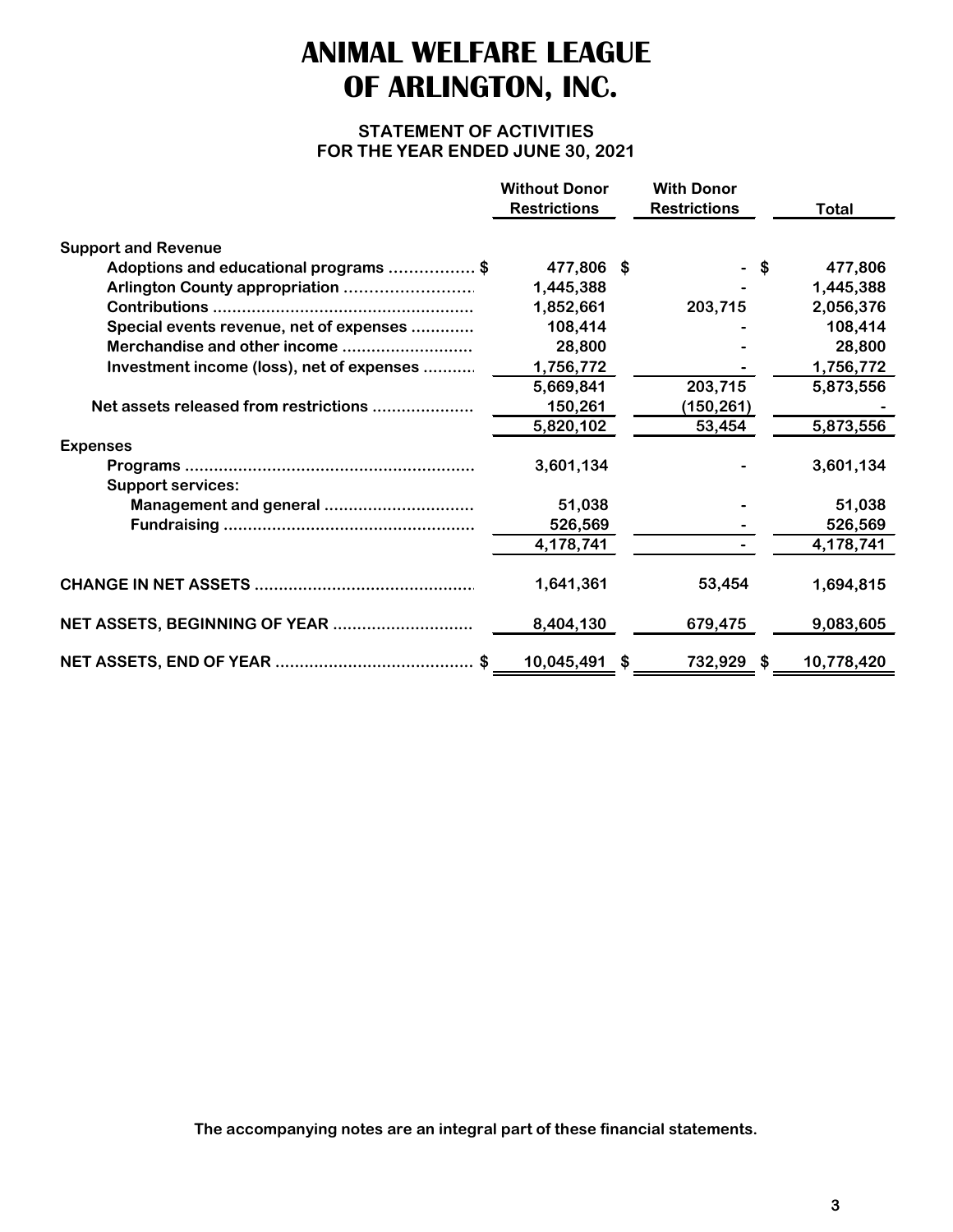### **STATEMENT OF ACTIVITIES FOR THE YEAR ENDED JUNE 30, 2020**

|                                           | <b>Without Donor</b><br><b>Restrictions</b> | <b>With Donor</b><br><b>Restrictions</b> |                                  | Total     |
|-------------------------------------------|---------------------------------------------|------------------------------------------|----------------------------------|-----------|
| <b>Support and Revenue</b>                |                                             |                                          |                                  |           |
| Adoptions and educational programs \$     | 402,807 \$                                  |                                          | - \$<br>$\overline{\phantom{0}}$ | 402,807   |
| Arlington County appropriation            | 1,419,517                                   |                                          |                                  | 1,419,517 |
|                                           | 1,464,482                                   | 403,336                                  |                                  | 1,867,818 |
| Special events revenue, net of expenses   | 39,321                                      |                                          |                                  | 39,321    |
| Merchandise and other income              | 33,693                                      |                                          |                                  | 33,693    |
| Investment income (loss), net of expenses | 253,807                                     |                                          |                                  | 253,807   |
|                                           | 3,613,627                                   | 403,336                                  |                                  | 4,016,963 |
| Net assets released from restrictions     | 121,345                                     | (121, 345)                               |                                  |           |
|                                           | 3,734,972                                   | 281,991                                  |                                  | 4,016,963 |
| <b>Expenses</b>                           |                                             |                                          |                                  |           |
|                                           | 3,324,025                                   |                                          |                                  | 3,324,025 |
| <b>Support services:</b>                  |                                             |                                          |                                  |           |
| Management and general                    | 83,296                                      |                                          |                                  | 83,296    |
|                                           | 478,778                                     |                                          |                                  | 478,778   |
|                                           | 3,886,099                                   |                                          |                                  | 3,886,099 |
|                                           | (151, 127)                                  | 281,991                                  |                                  | 130,864   |
| NET ASSETS, BEGINNING OF YEAR             | 8,555,257                                   | 397,484                                  |                                  | 8,952,741 |
|                                           | 8,404,130 \$                                | 679,475 \$                               |                                  | 9,083,605 |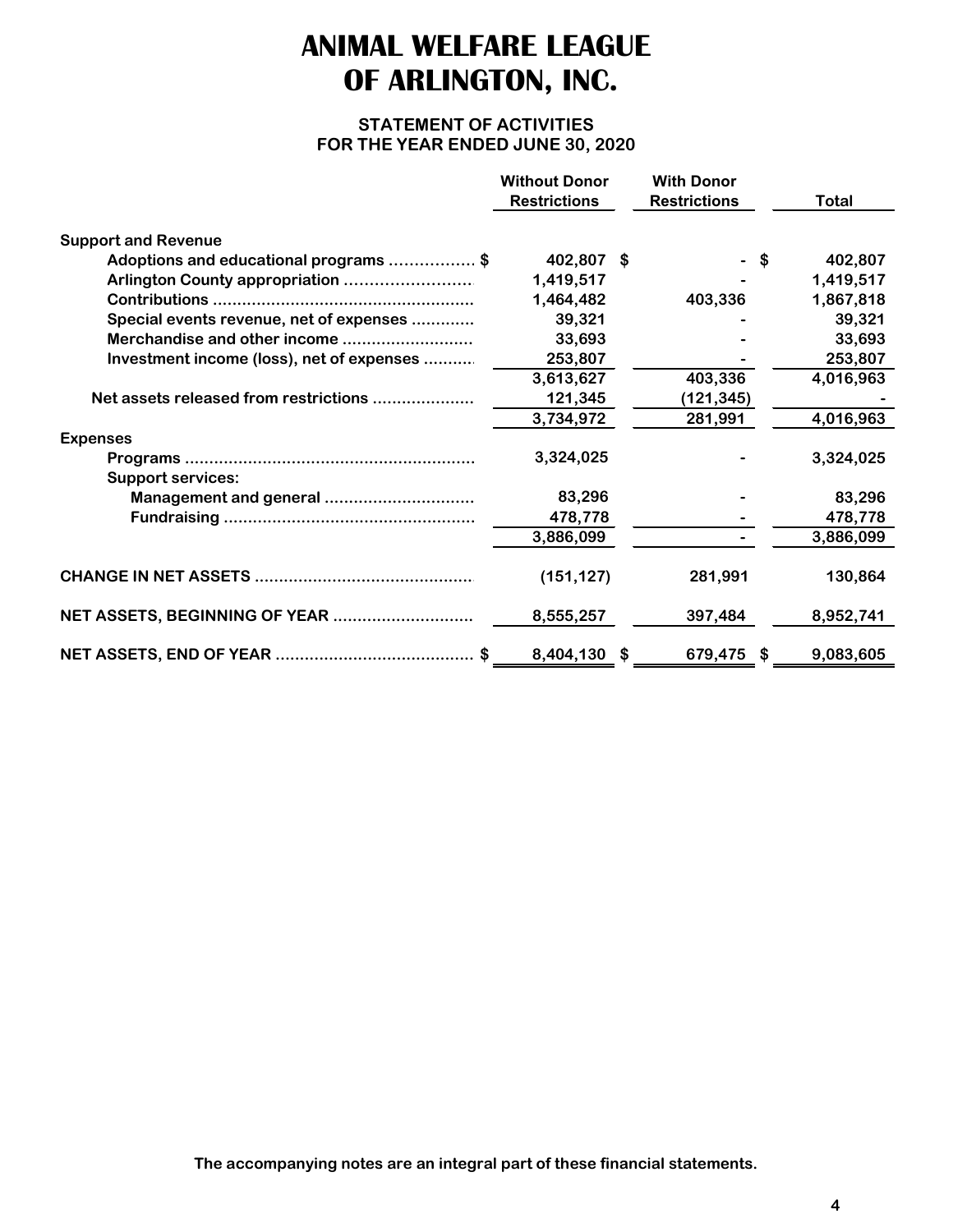### **STATEMENT OF FUNCTIONAL EXPENSES FOR THE YEAR ENDED JUNE 30, 2021**

|                              |                   |      | <b>Program Services</b> |                 |      |                 |     |                 |                   |      |                    |    |           |
|------------------------------|-------------------|------|-------------------------|-----------------|------|-----------------|-----|-----------------|-------------------|------|--------------------|----|-----------|
|                              |                   |      |                         | Total           |      |                 |     | Total           |                   |      |                    |    |           |
|                              | <b>Shelter</b>    |      | Animal                  | County          |      | Community       |     | Program         | <b>Management</b> |      |                    |    |           |
|                              | <b>Operations</b> |      | Control                 | <b>Services</b> |      | <b>Services</b> |     | <b>Services</b> | and General       |      | <b>Fundraising</b> |    | Total     |
| Animal care                  | 207,929           | - 35 | 1,531                   | \$<br>209,460   | - \$ | 33,779          | -\$ | $243,239$ \$    |                   |      |                    | S  | 243,239   |
| Bank/Credit Card Fees        |                   |      |                         |                 |      |                 |     |                 | 8,121             |      |                    |    | 8,121     |
| Communications               | 29,004            |      | 30,629                  | 59,632          |      | 1,977           |     | 61,610          | 860               |      | 1,117              |    | 63,587    |
| Community programs           |                   |      |                         |                 |      | 174,288         |     | 174,288         |                   |      |                    |    | 174,288   |
|                              | 149,536           |      | 37,471                  | 187,007         |      | 39,876          |     | 226,883         | 7,477             |      | 14,954             |    | 249,314   |
| Donated services             |                   |      |                         |                 |      | 13,788          |     | 13,788          |                   |      |                    |    | 13,788    |
| Donation appeals             |                   |      |                         |                 |      |                 |     |                 |                   |      | 102,371            |    | 102,371   |
| Employee benefits            | 186,112           |      | 48,762                  | 234,874         |      | 70,427          |     | 305,301         | 2,537             |      | 32,802             |    | 340,640   |
| Humane education             |                   |      |                         |                 |      | 44,506          |     | 44,506          |                   |      |                    |    | 44,506    |
|                              | 13,976            |      | 21,638                  | 35,614          |      | 17,582          |     | 53,197          |                   |      |                    |    | 53,197    |
| Microchip expense            | 10,553            |      |                         | 10,553          |      | 667             |     | 11,219          |                   |      |                    |    | 11,219    |
| Miscellaneous Personnel      | 2,270             |      | 5,131                   | 7,401           |      | 1,616           |     | 9,017           | 26                |      | 393                |    | 9,436     |
| Office expense and equipment | 10,231            |      | 5,561                   | 15,793          |      | 8,908           |     | 24,700          | 131               |      | 3.064              |    | 27,896    |
|                              | 91,035            |      | 28,138                  | 119,173         |      | 26,333          |     | 145,507         | 1,655             |      | 18,207             |    | 165,369   |
| Payroll Processing           | 4,962             |      | 1,534                   | 6,495           |      | 1,443           |     | 7,939           | 90                |      | 992                |    | 9,021     |
| Printing and postage         | 1,230             |      | 516                     | 1.745           |      | 4,345           |     | 6.091           | 271               |      | 42,237             |    | 48,599    |
| Professional services        | 43,817            |      | 14,484                  | 58,302          |      | 18,356          |     | 76,658          | 2,926             |      | 9,438              |    | 89,022    |
| Public relations             |                   |      |                         |                 |      | 2,119           |     | 2,119           |                   |      | 1,234              |    | 3,354     |
| Repairs and maintenance      | 58,214            |      | 22,451                  | 80,664          |      | 22,524          |     | 103,189         | 2,292             |      | 35,115             |    | 140,595   |
|                              | 1,237,260         |      | 381,587                 | 1,618,847       |      | 358,342         |     | 1,977,190       | 22,098            |      | 244,898            |    | 2,244,186 |
| Taxes. other                 | 12,917            |      | 5,501                   | 18,417          |      | 6,103           |     | 24,520          |                   |      |                    |    | 24,520    |
|                              | 4,830             |      | 9,929                   | 14,760          |      | 5,500           |     | 20,260          | 244               |      | 3,149              |    | 23,653    |
| Workplace Giving             |                   |      |                         |                 |      |                 |     |                 |                   |      | 9,347              |    | 9,347     |
|                              | 24,525            |      | 7,296                   | 31,821          |      | 8,663           |     | 40,484          | 2,018             |      | 4,036              |    | 46,538    |
|                              |                   |      |                         |                 |      | 3,702           |     | 3,702           |                   |      |                    |    | 3,702     |
| Workers compensation         | 16,084            |      | 4,971                   | 21,055          |      | 4,675           |     | 25,730          | 292               |      | 3,214              |    | 29,236    |
|                              | 2,104,484         | - 56 | 627,129                 | 2,731,613       | - \$ | 869,521         | - 5 | $3,601,134$ \$  | 51,038            | - \$ | 526,569            | -S | 4,178,741 |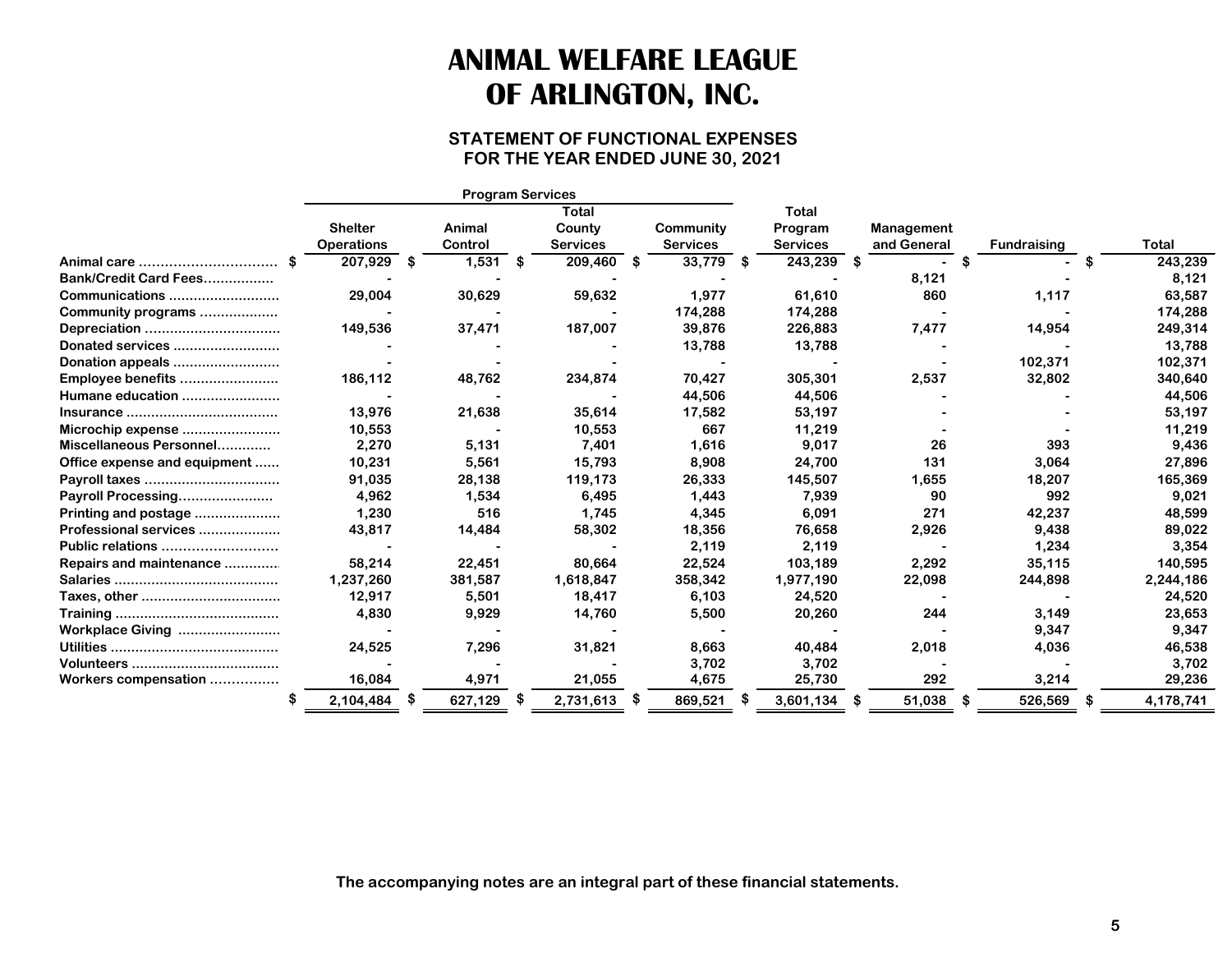### **STATEMENT OF FUNCTIONAL EXPENSES FOR THE YEAR ENDED JUNE 30, 2020**

|                              |                   | <b>Program Services</b> |                 |    |                 |      |                 |      |             |      |                    |      |           |
|------------------------------|-------------------|-------------------------|-----------------|----|-----------------|------|-----------------|------|-------------|------|--------------------|------|-----------|
|                              |                   |                         | Total           |    |                 |      | Total           |      |             |      |                    |      |           |
|                              | <b>Shelter</b>    | Animal                  | County          |    | Community       |      | Program         |      | Management  |      |                    |      |           |
|                              | <b>Operations</b> | Control                 | <b>Services</b> |    | <b>Services</b> |      | <b>Services</b> |      | and General |      | <b>Fundraising</b> |      | Total     |
| Animal care                  | 175,470 \$        |                         | 175,470         | S. | 98,552          | - 56 | 274,022         | - \$ |             |      |                    |      | 274,022   |
| Communications               | 23,964            | 24,695                  | 48,659          |    | 3,132           |      | 51,791          |      | 1,147       |      | 1,787              |      | 54,725    |
| Community programs           |                   |                         |                 |    | 82,143          |      | 82,143          |      |             |      |                    |      | 82,143    |
|                              | 148,433           | 37,108                  | 185,541         |    | 39,582          |      | 225,123         |      | 7,422       |      | 14,843             |      | 247,388   |
| Donated services             |                   |                         |                 |    | 9,360           |      | 9,360           |      |             |      |                    |      | 9,360     |
| Employee benefits            | 168,008           | 46,432                  | 214,440         |    | 55,653          |      | 270,093         |      | 2,966       |      | 30,756             |      | 303,815   |
| Events and appeals           |                   |                         |                 |    |                 |      |                 |      |             |      | 101,945            |      | 101,945   |
| Humane education             |                   |                         |                 |    | 61.804          |      | 61,804          |      |             |      |                    |      | 61,804    |
|                              | 12,867            | 19,941                  | 32,808          |    | 18,560          |      | 51,368          |      |             |      |                    |      | 51,368    |
| Microchip expense            | 14,530            |                         | 14,530          |    |                 |      | 14,530          |      |             |      |                    |      | 14,530    |
| Miscellaneous                | 2,231             | 613                     | 2,844           |    | 2,265           |      | 5,109           |      | 13,311      |      | 381                |      | 18,801    |
| Office expense and equipment | 37,690            | 6,925                   | 44,615          |    | 6,557           |      | 51,172          |      | 230         |      | 1,272              |      | 52,674    |
|                              | 89,323            | 28,332                  | 117,655         |    | 26,146          |      | 143,801         |      | 1,634       |      | 17,975             |      | 163,410   |
| Printing and postage         | 1,994             | 930                     | 2,924           |    | 5,761           |      | 8,685           |      | 292         |      | 39,509             |      | 48,486    |
| Professional services        |                   | 1,985                   | 1,985           |    | 400             |      | 2,385           |      | 30,841      |      |                    |      | 33,226    |
| Public relations             |                   |                         |                 |    | 1,742           |      | 1,742           |      |             |      | 1,627              |      | 3,369     |
| Repairs and maintenance      | 38,936            | 15,415                  | 54,351          |    | 21,125          |      | 75,476          |      | 1,897       |      | 19,584             |      | 96,957    |
|                              | 1,161,882         | 368,241                 | 1,530,123       |    | 337,540         |      | 1,867,663       |      | 21,019      |      | 232,520            |      | 2,121,202 |
|                              | 12,997            | 5,415                   | 18,412          |    | 6,042           |      | 24,454          |      |             |      |                    |      | 24,454    |
|                              | 3,913             | 11,798                  | 15,711          |    | 11,343          |      | 27,054          |      | 6           |      | 2,286              |      | 29,346    |
|                              |                   |                         |                 |    |                 |      |                 |      |             |      | 6,301              |      | 6,301     |
|                              | 27,777            | 8,251                   | 36,028          |    | 9,640           |      | 45,668          |      | 2,206       |      | 4,412              |      | 52,286    |
|                              |                   |                         |                 |    | 1,939           |      | 1,939           |      |             |      |                    |      | 1,939     |
| Workers compensation         | 17,902            | 5,533                   | 23,435          |    | 5,208           |      | 28,643          |      | 325         |      | 3,580              |      | 32,548    |
|                              | 1,937,917         | 581,614<br>- 35         | 2,519,531       |    | 804,494         |      | 3,324,025       |      | 83,296      | - 35 | 478,778            | - 35 | 3,886,099 |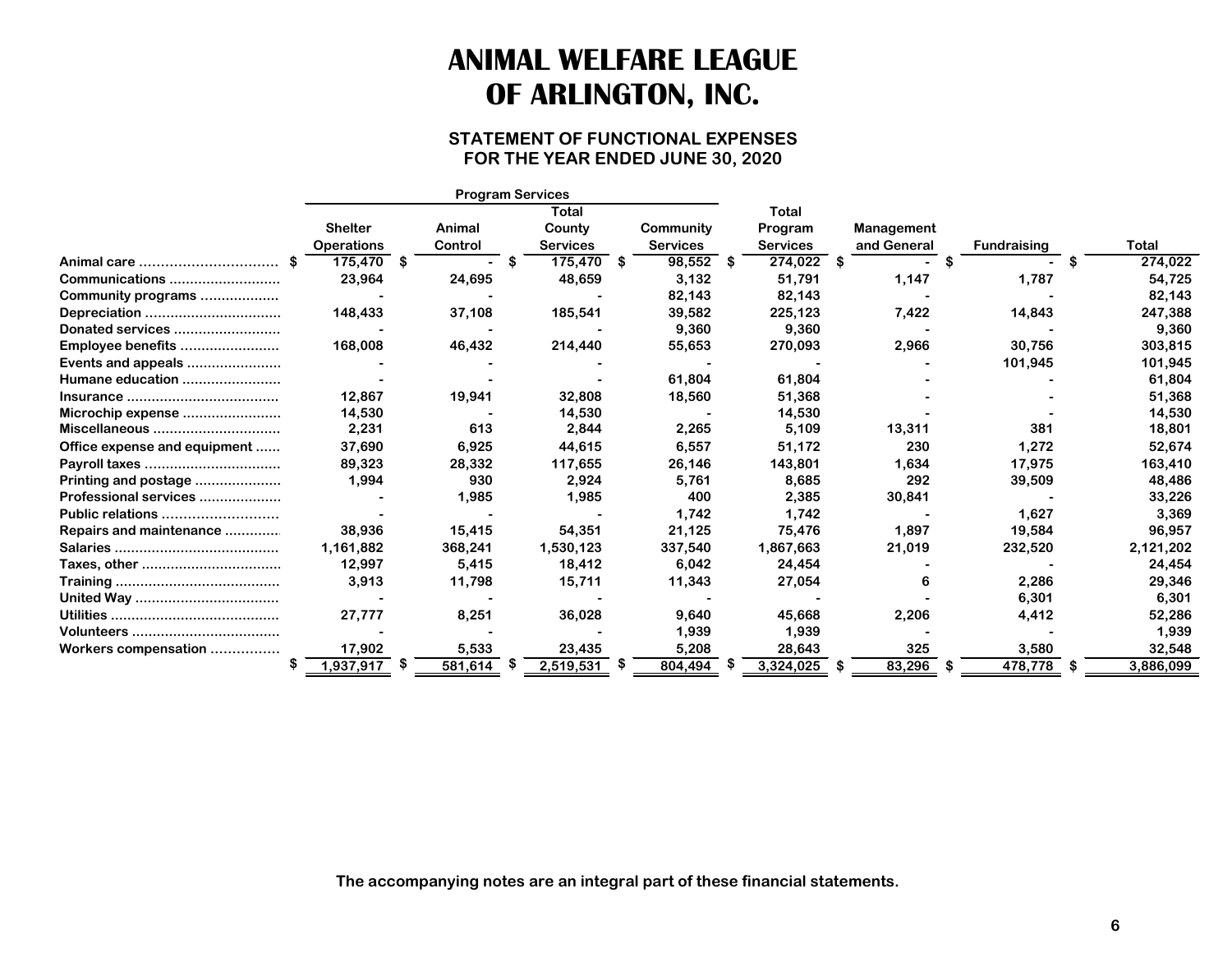### **STATEMENTS OF CASH FLOWS FOR THE YEARS ENDED JUNE 30, 2021 AND 2020**

| <b>CASH FLOWS FROM OPERATING ACTIVITIES</b>               | 2021           | 2020        |
|-----------------------------------------------------------|----------------|-------------|
| Cash received from the County of Arlington and others  \$ | 4, 154, 733 \$ | 3,860,778   |
|                                                           | 454,317        | 340,057     |
|                                                           | (3,878,363)    | (3,602,956) |
| Net Cash Provided By (Used In) Operating Activities       | 730,687        | 597,879     |
| <b>CASH FLOW FROM INVESTING ACTIVITIES</b>                |                |             |
|                                                           | (59, 853)      | (75, 295)   |
|                                                           | (858,343)      | (1,864,561) |
|                                                           | 263,403        | 1,107,148   |
| Net Cash Provided By (Used In) Investing Activities       | (654, 793)     | (832, 708)  |
| <b>CASH FLOW FROM FINANCING ACTIVITIES</b>                |                |             |
|                                                           | 504,806        | 436,325     |
| Net Cash Provided By (Used In) Financing Activities       | 504,806        | 436,325     |
| NET DECREASE IN CASH AND CASH EQUIVALENTS                 | 580,700        | 201,496     |
|                                                           |                |             |
| CASH AND CASH EQUIVALENTS, BEGINNING OF YEAR              | 248,962        | 47,466      |
| CASH AND CASH EQUIVALENTS, END OF YEAR \$                 | 829,662 \$     | 248,962     |

### **RECONCILIATION OF CHANGE IN NET ASSETS TO NET**

 **CASH PROVIDED BY (USED IN) OPERATING ACTIVITIES:**

|                                                                | 1,694,815 \$  | 130,864   |
|----------------------------------------------------------------|---------------|-----------|
| Adjustments to reconcile change in net assets to net cash      |               |           |
| provided by (used in) operating activities:                    |               |           |
|                                                                | 249,314       | 247,389   |
|                                                                | (1, 231, 169) | 29,089    |
|                                                                | (123, 664)    | 14,416    |
| Net (gain) loss on disposals of property and equipment         | 7,867         | 8,230     |
| Decrease (increase) in:                                        |               |           |
|                                                                | (1, 155)      | 1,126     |
|                                                                | 64,027        | 121,378   |
|                                                                | 1,927         | (1,963)   |
|                                                                | 11,434        | (1, 162)  |
| Increase (decrease) in:                                        |               |           |
|                                                                | 19,070        | (17, 671) |
|                                                                | 51,087        | 39,137    |
|                                                                | (3, 280)      | 27,046    |
|                                                                | (954, 542)    | 467,015   |
| <b>NET CASH PROVIDED BY (USED IN) OPERATING ACTIVITIES  \$</b> | 740,273 \$    | 597,879   |
| <b>SUPPLEMENTAL NONCASH ACTIVITIES</b>                         |               |           |
|                                                                | $13,788$ \$   | 9,360     |
|                                                                | 10,063        |           |
| Donated stock used to purchase investments                     | 91,598        | 52,306    |
|                                                                | $115,449$ \$  | 61,666    |
|                                                                |               |           |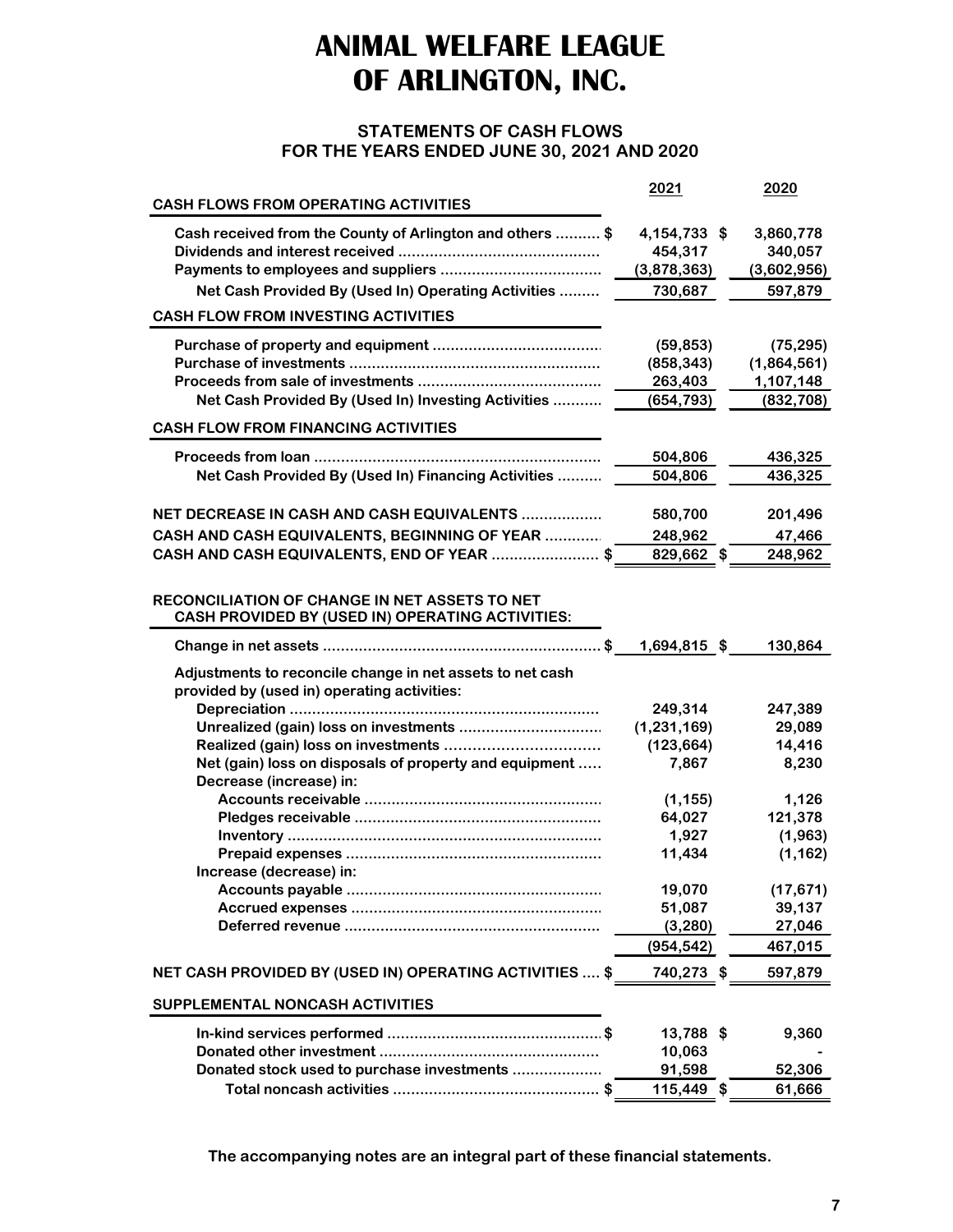#### **NOTES TO FINANCIAL STATEMENTS JUNE 30, 2021 AND 2020**

#### **NOTE 1 – NATURE OF ACTIVITIES AND SIGNIFICANT ACCOUNTING POLICIES**

**The Animal Welfare League of Arlington, Inc. (the League) is a humane society that was organized and incorporated on May 16, 1944 in the Commonwealth of Virginia. The League was formed for the purpose of providing for abandoned animals for the County of Arlington, Virginia (the County). The League provides contractual services to the County for animal control and sheltering and educates the public on animal issues. These activities are funded primarily through Arlington County appropriations and through contributions.**

#### **Basis of Accounting**

**The accompanying financial statements are presented in accordance with the accrual basis of accounting in accordance with accounting principles generally accepted in the United States of America applicable to not-for-profit organizations.**

#### **Financial Statement Presentation**

**To ensure the observance of limitations and restrictions placed on the use of resources available to the League, resources for various purposes are classified for accounting purposes into classes established according to their nature and purpose as follows:**

**Net assets without donor restrictions – Net assets that are not subject to donor-imposed restrictions and may be expended for any purpose in performing the primary objectives of the organization. These net assets may be used at the discretion of the League's management and the board of directors.** 

**Net assets with donor restrictions - Net assets subject to stipulations imposed by donors, and grantors. Some donor restrictions are temporary in nature; those restrictions will be met by actions of the League or by the passage of time. Other donor restrictions are perpetual in nature, whereby the donor has stipulated the funds be maintained in perpetuity. Donor restricted contributions are reported as increases in net assets with donor restrictions. When a restriction expires, net assets are reclassified from net assets with donor restrictions to net assets without donor restrictions in the statements of activities.**

**Revenues are reported as increases in net assets without donor restrictions unless their use is limited by donor-imposed restrictions. Expenses are reported as decreases in net assets without donor restrictions. Expirations of donor restrictions on net assets (i.e., the donor stipulated purpose has been fulfilled and/or the stipulated time period has elapsed) are reported as net assets released from restriction. Gains and losses on investments and other assets or liabilities are reported as increases or decreases in net assets without donor restrictions unless their use is restricted by explicit donor stipulation or law.**

#### **Revenue Recognition**

**Contributions are considered to be available for use without donor restrictions, unless they are specifically restricted by the donor. Contributions are recognized as income, at their fair value, when they become unconditional promises to give. Contributions of securities and other tangible assets are recorded at fair value at the date of gift. Conditional contributions and promises to give are recorded as revenue when the conditions on which they depend have been substantially met.** 

**Bequests are recorded as income when notification of an irrevocable right to receive such assets exists and when a fair value can reasonably be determined. Bequests and contributions receivable are expected to be received within one year. Wills are recorded as bequest revenue when the probate court declares the wills valid and the proceeds are measurable.**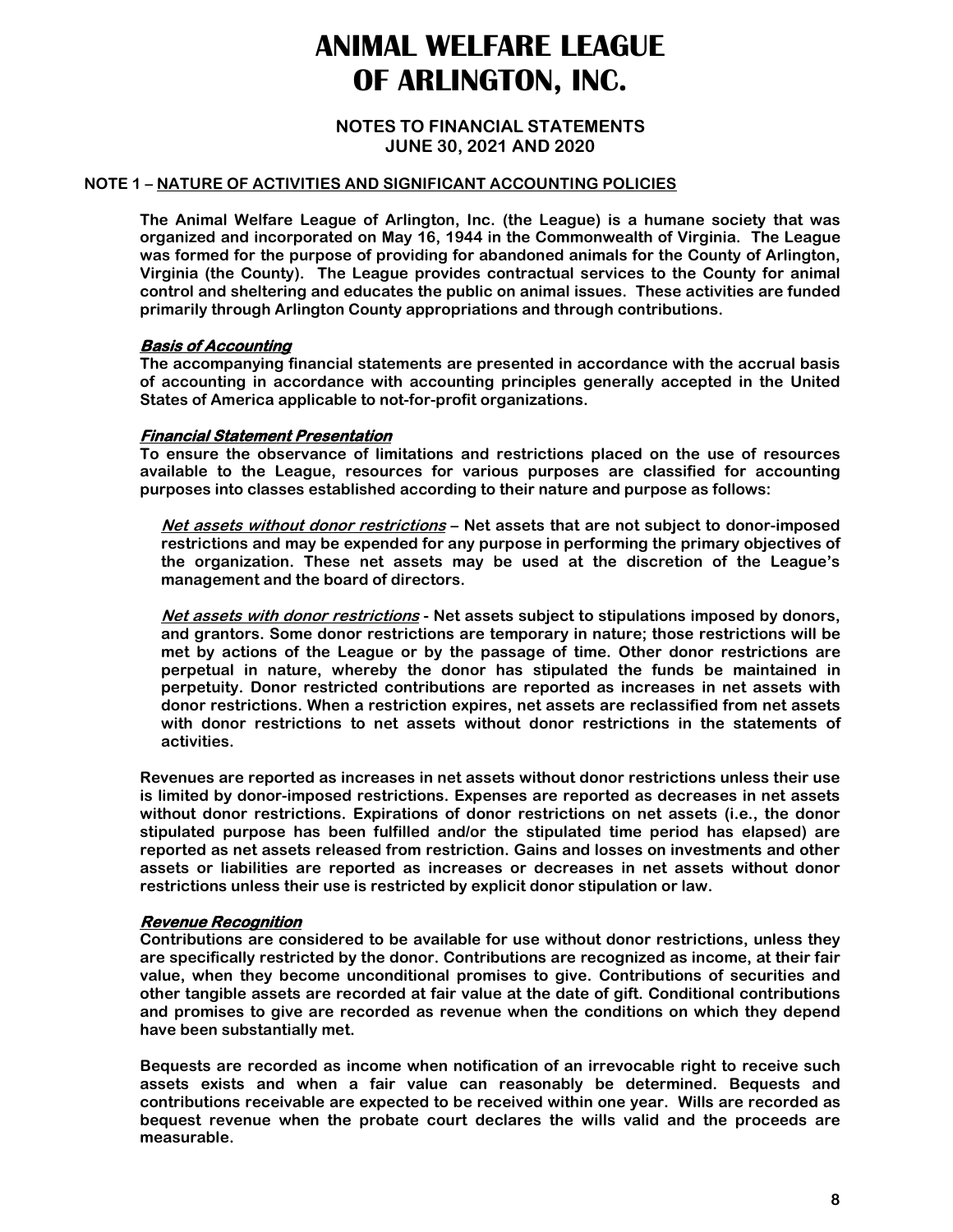#### **NOTES TO FINANCIAL STATEMENTS JUNE 30, 2021 AND 2020**

#### **NOTE 1 – NATURE OF ACTIVITIES AND SIGNIFICANT ACCOUNTING POLICIES, continued**

#### **Revenue Recognition, continued**

**Shelter and Veterinary Services fee revenues are primarily recognized at the time services are delivered. The performance obligations in these contracts are distinct and revenue is recognized when the performance obligations are satisfied. Customers are charged based on the corresponding standalone prices.** 

**The League enters into various grant and sponsorship agreements. Revenue relating to these agreements is recognized in accordance with the terms and conditions included therein. Grants are evaluated to determine if they represent an exchange transaction or contribution. If determined to be an exchange transaction, the grant is recognized as expenses are incurred.** 

**All donor-restricted revenue is reported as an increase in net assets with restrictions, depending on the nature of the restriction. When a restriction expires, that is, when a stipulated time restriction ends or purpose restriction is accomplished, net assets with restrictions are reclassified to net assets without restriction and reported in the statement of activities as net assets released from restrictions. Contributions that are restricted by the donor are reported as net assets without restriction if the restrictions are met in the same period the donation is made.** 

**Revenue from Arlington County appropriations is recognized when earned.**

#### **Fair Value of Financial Instruments**

**Accounting principles generally accepted in the United States established a framework for measuring fair value, clarifying the definition of fair value within that framework and expanding disclosure about fair value measurements. U.S. GAAP established a three-tiered fair value hierarchy with Level 1 representing quoted prices for identical assets or liabilities in an active market, Level 2 representing quoted prices for identical assets or liabilities in an active market that is non-active or with other than directly or indirectly observable inputs, and Level 3 representing estimate values based on unobservable inputs. Related disclosures are segregated for assets and liabilities measured at fair value based on the level used within the hierarchy to determine their fair values.** 

**The carrying amounts for cash and cash equivalents, accounts receivable, inventory, prepaid expenses, accounts payable and accrued expenses approximate fair value because of the short-term maturity of these instruments.**

#### **Estimates**

**The preparation of financial statements requires management to make estimates and assumptions that affect certain reported amounts and disclosures. Actual results could differ from those estimates.**

#### **Cash and Cash Equivalents**

**For purposes of the statement of cash flows, the League considers all bank accounts, cash on hand and petty cash, not held within their investment portfolio, to be cash and cash equivalents.** 

#### **Inventories**

**Inventories are stated at cost using primarily the first-in, first-out method. Inventories consist principally of items for resale such as collars, leashes, and pet toys.**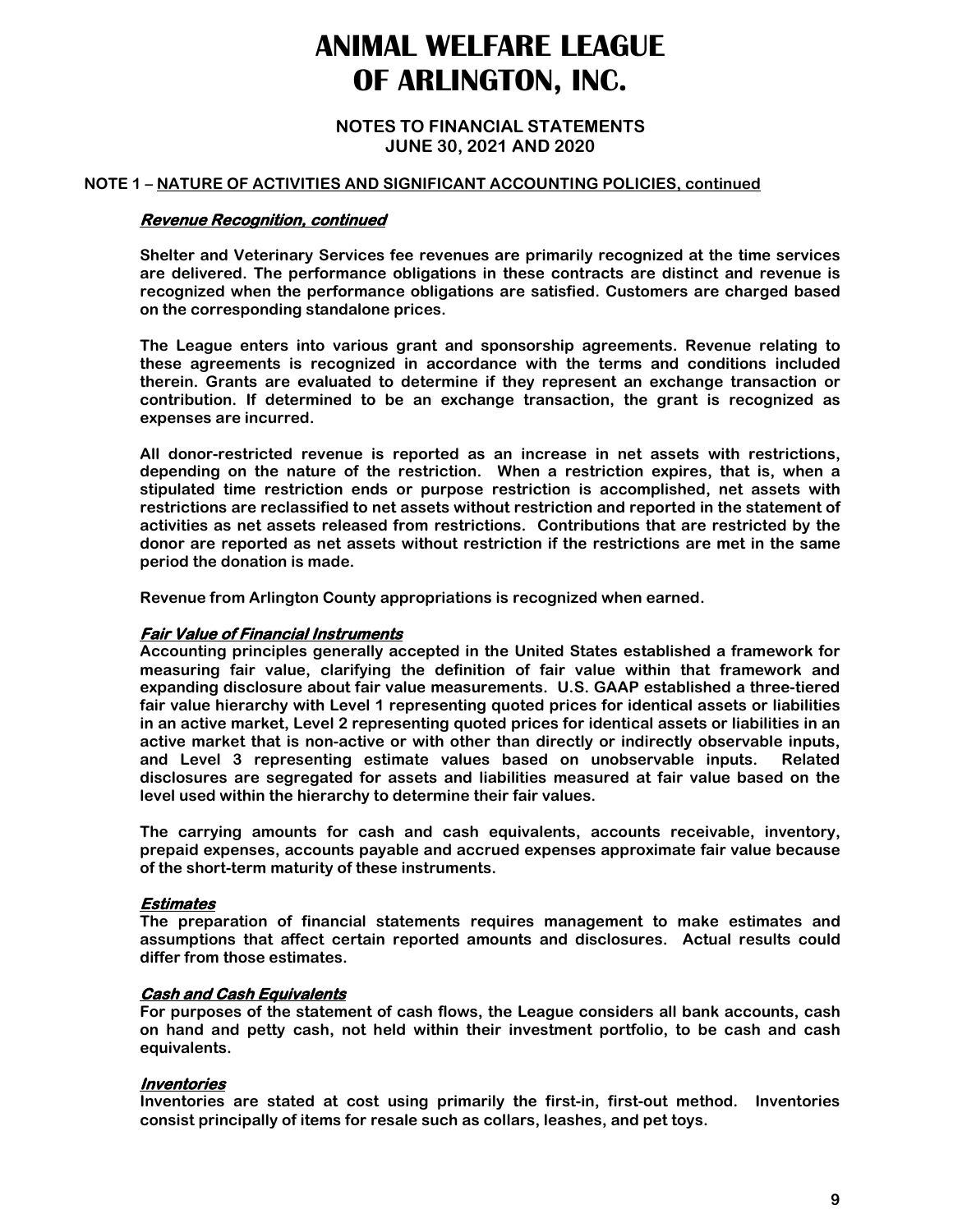**NOTES TO FINANCIAL STATEMENTS JUNE 30, 2021 AND 2020**

#### **NOTE 1 – NATURE OF ACTIVITIES AND SIGNIFICANT ACCOUNTING POLICIES, continued**

#### **Accounts and Pledges Receivable**

**Program receivables are recognized when veterinary services are provided. Pledges receivable are recognized when the donor makes a written promise to give to the League that is, in substance, unconditional. The League uses the allowance method for recording bad debt expense. Management periodically reviews the aged receivables and adjusts the allowance to reflect the current estimate of future bad debt expense. The League records a valuation allowance for sponsorship pledges receivable which are intended to benefit future years. The change in valuation allowance is reported as unrestricted support and revenue in the accompanying statement of activities.**

#### **Investments**

**Investments are reflected at fair market value using level 1 valuation methodology and consist of money market accounts held for long-term purposes and mutual funds investing in debt and equity securities. Interest, dividends and realized gains or losses are recorded when earned or sustained. Fluctuations in the market value of the portfolio are recorded as unrealized gains or losses in the accompanying statement of activities. Donated securities are sold upon receipt to establish fair market value.**

**The League invests in various investment securities which are exposed to various risks such as interest rate, market, and credit risks. Due to the level of risk associated with certain investment securities, it is at least reasonably possible that changes in the values of investment securities will occur in the near term and such changes could materially affect the amounts reported in the statements of financial position.**

#### **Property and Equipment**

**The League capitalizes property and equipment with a cost of \$1,000 or more. Costs incurred related to future facility renovations are accumulated in property and equipment and not depreciated until the relevant assets are completed and put into operational use. Expenditures for ordinary maintenance and repair items are charged to operations as incurred. Upon sale, or other disposition of property, the cost and the related accumulated depreciation are eliminated from the accounts and any resulting gain or loss is reflected in the change in net assets. Depreciation is provided for under the straight-line method over the estimated useful lives of the assets ranging from 3 to 40 years.** 

#### **Donated Services and Equipment**

**Contributed property and equipment is recorded at fair value at the date of donation. If donors stipulate how long the assets must be used, the contributions are recorded as restricted support. In the absence of such stipulations, contributions of property and equipment are recorded as unrestricted support.**

**Contributions of donated services that create or enhance non-financial assets, or that require specialized skills, are provided by individuals possessing those skills, and would typically need to be purchased if not donated, are recorded at their estimated fair market value as of the date of the donation. Donated services reflected in the accompanying financial statements include the value of donated veterinary, grooming and photography services used as part of the League's community services program.** 

**The League reported contributed services revenue and related expense for the years ended June 30, 2021 and 2020 of approximately \$13,788 and \$9,360, respectively. Donated materials are reported at fair value at the date of the donation.**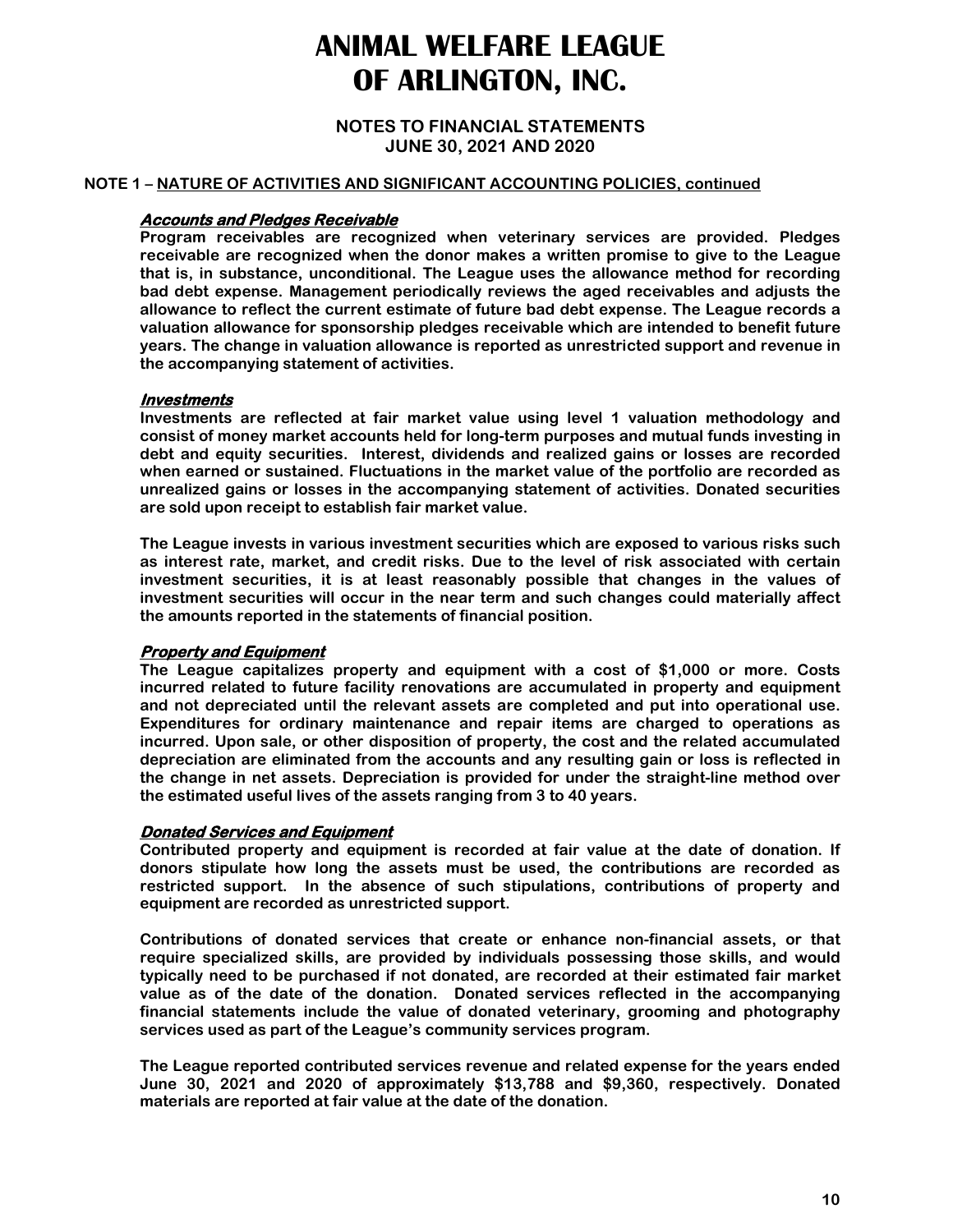#### **NOTES TO FINANCIAL STATEMENTS JUNE 30, 2021 AND 2020**

#### **NOTE 1 – NATURE OF ACTIVITIES AND SIGNIFICANT ACCOUNTING POLICIES, continued**

#### **Other Assets**

**As of June 30, 2021, the League held \$9,586 in virtual currency. This balance is net of \$477 in processing fees from a third-party vendor. Donated virtual currencies are sold upon receipt to establish fair market value and subsequently recognized as contribution revenue. Balances shown on the statement of financial position are a result of timing differences between sale and receipt dates.** 

#### **Income Taxes**

**The League is a non-profit organization exempt from federal income taxation under Section 501(c)(3) of the Internal Revenue Code and classified as other than a private foundation.** 

**Management has evaluated the League's tax positions and concluded that the League has taken no uncertain tax positions that require adjustment to the financial statements. With few exceptions, federal and state information returns for years prior to 2017 are no longer subject to examination by tax authorities.**

#### **Recently Adopted Accounting Standards**

**In May 2014, the Financial Accounting Standards Board (FASB) issued ASU No. 2014-19, Revenue from Contracts with Customers (Topic 606). The pronouncement was issued to clarify the principles for recognizing revenue and to develop a common revenue standard and disclosure requirements for U.S. GAAP and International Financial Reporting Standards. These standards establish a new contract and control-based revenue recognition model, change the basis for deciding when revenue is recognized over time or at a point in time, and expand disclosures about revenue. The League adopted ASU No. 2014-19 on July 1, 2020 using the modified retrospective method and elected to apply the standard only to contracts that were not completed as of that date. The amendments did not significantly impact the results of operations or changes in net assets.** 

**On July 1, 2020, the League adopted the FASB ASU 2018-08, Not-for-Profit Entities (Topic 958): Clarifying the Scope and the Accounting Guidance for Contributions Received and Contributions Made. The guidance is intended to clarify and improve accounting guidance for contributions received and contributions made. The amendments in this ASU assists entities in (1) evaluating whether transactions should be accounted for as contributions (nonreciprocal transactions) or as exchange (reciprocal transactions) subject to other guidance and (2) determining whether a contribution is conditional. The adoption of ASU 2018-08 did not impact the League's revenue recognition methodologies**

#### **Reclassifications**

**Certain prior year amounts have been reclassified to conform to the current year presentation. These reclassifications have no effect on change in net assets.**

### **NOTE 2 – ACCOUNTS AND PLEDGES RECEIVABLE**

**Accounts receivable for the years ended June 30, 2021 and 2020 totaled \$1,785 and \$630, respectively and were classified as current for both years.**

**Pledges receivable for the years ended June 30, 2021 and 2020 totaled \$-0- and \$64,027, respectively.**

**There was no bad debt expense for the years ended June 30, 2021 and 2020.**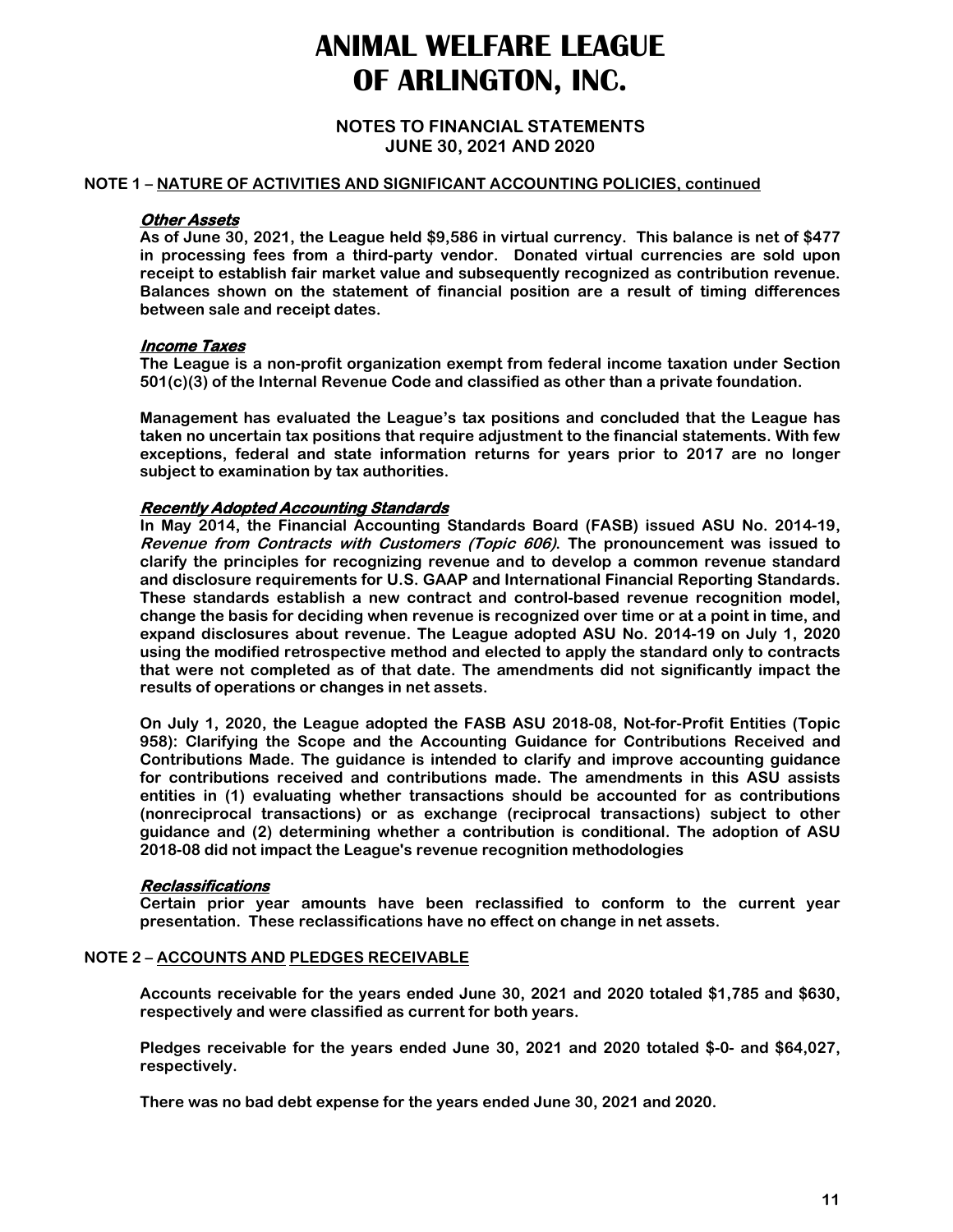#### **NOTES TO FINANCIAL STATEMENTS JUNE 30, 2021 AND 2020**

#### **NOTE 3 – INVESTMENTS**

**Investments are carried at fair value based on quoted prices in active markets (all Level 1 measurements) and consist of the following at June 30:** 

| 2021         | 2020                   |
|--------------|------------------------|
| 8,602,153 \$ | 6.604.751              |
| 312.278      | 359.907                |
|              | 8,914,431 \$ 6,964,658 |

**Investment income, which is reported net of related investment expenses in the statement of activities, is comprised of the following for the years ended June 30:**

| 2021         | 2020      |
|--------------|-----------|
| 454.317 \$   | 340,057   |
| 123.664      | (14, 416) |
| 1.231.168    | (29,090)  |
| (52, 377)    | (42.744)  |
| 1,756,772 \$ | 253,807   |

#### **NOTE 4 – AVAILABILITY AND LIQUIDITY OF RESOURCES**

**The League's financial assets available for general expenditure, that is, without donor restrictions limiting their use, within one year of the statement of financial position, are as follows:**

|                                                    | 2021      |
|----------------------------------------------------|-----------|
|                                                    | 829.662   |
|                                                    | 1.785     |
|                                                    | 6,982,129 |
| Net Financial Assets Available Within One Year  \$ | 7,813,576 |

**As part of liquidity management, the League has a policy to structure its financial assets to be available for general expenditures, liabilities, and other obligations as they come due. The League invests cash in short-term investments, including money market accounts, stocks, and exchange traded funds so sufficient financial assets are available to cover all of its obligations.**

#### **NOTE 5 – PROPERTY AND EQUIPMENT**

**Property and equipment at cost, and related accumulated depreciation, at June 30 are comprised of the following:**

| 2021         | 2020        |
|--------------|-------------|
| 4,632,332 \$ | 4,629,482   |
| 102,563      | 102,247     |
| 278,068      | 275,198     |
| 220,540      | 221,724     |
| 5,233,503    | 5,228,651   |
| (2,933,899)  | (2,731,719) |
| 2,299,604    | 2,496,932   |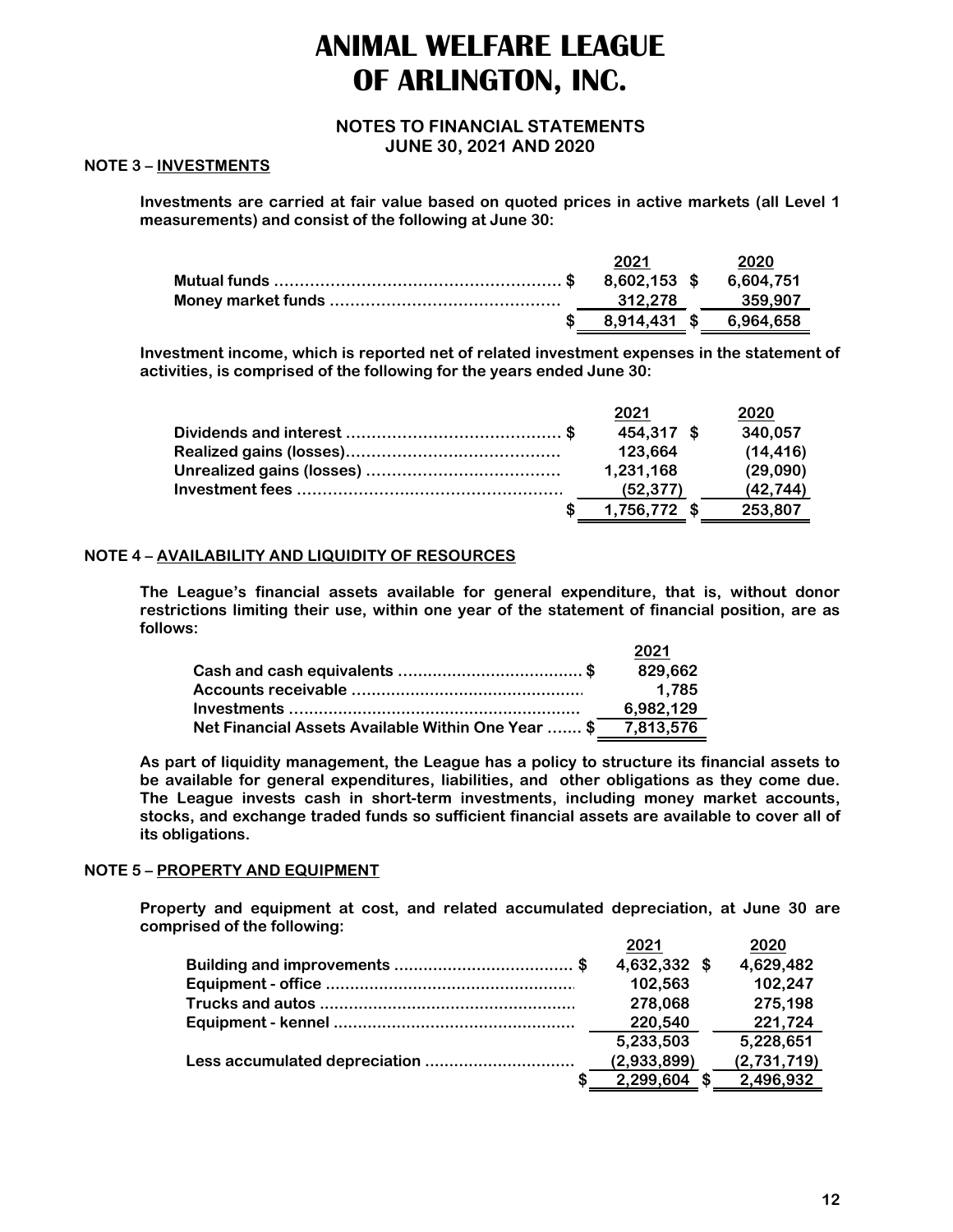### **NOTES TO FINANCIAL STATEMENTS**

**JUNE 30, 2021 AND 2020**

### **NOTE 5 – PROPERTY AND EQUIPMENT, continued**

**Depreciation expense for the years ended June 30, 2021 and 2020 totaled \$249,314 and \$247,389, respectively.** 

#### **NOTE 6 – BOARD DESIGNATED NET ASSETS**

**Included in unrestricted net assets are certain funds which The Board has segregated and designated for general repairs and maintenance and replacement of equipment in the League's building (Building Fund), and for supporting the expansion or improvements of the animal shelter, and/or other facilities operated by the League (Capital Fund).** 

**Designated funds consisted of the following at June 30:**

| 2021           | 2020      |
|----------------|-----------|
| $1.680.349$ \$ | 1.385.560 |
|                | 137.325   |
| 1,680,349 \$   | 1.522.885 |

#### **NOTE 7 – NET ASSETS WITH DONOR RESTRICTIONS**

**Net assets with donor restrictions consist of various funds specifically devoted to promoting medical care to animals and educating the public, as follows:**

- **1. The AWLA TNR Program covers the cost of spaying, neutering and rabies vaccinations for feral cats in Arlington County and the City of Falls Church.**
- **2. The Bob and Pat Ragan Humane Education Fund provides financial support for League staff to visit schools, scout troops, and many other community organizations to provide guidance on pet overpopulation, responsible pet ownership, preparing pets for a new baby, bite prevention, coexisting with urban wildlife and many other important issues affecting animals and people in the Arlington community.**
- **3. The Healthy Pet Funds are to be used to provide treatment of medical ailments to make animals adoptable as well as provide enrichment in the form of behavioral training or environmental upgrades. The cost of treatment must be outside of the scope of our normal animal medical and behavioral expenses.**
- **4. The Dr. Cottey Low-Cost Spay/Neuter Fund seeks to reduce pet overpopulation by providing low-cost spay and neuter surgery to pets whose owners cannot afford them.**
- **5. The Ross Roberts Veterinary Assistance Fund provides small contributions to pet owners in order to assist in payment for veterinary fees.**
- **6. The Ross Roberts Kitten Care Fund supports neonatal kitten care training for volunteers and the public. Funds are also used for capital improvements, consultants, equipment and supplies to operate a neonatal kitten nursery.**
- **7. Donor restricted contributions are used to provide access to low-cost veterinary care, behavioral advice, and pet wellness resources. Funds are also used to fulfill the requirements of grants received from Maddie's Fund, Best Friends Animal Society, and Banfield Charities.**
- **8. The Jean M. Senior Pet Fund provides funds to be used to reimburse adopters for medical and behavioral treatment for designated animals after they have been adopted for a set period.**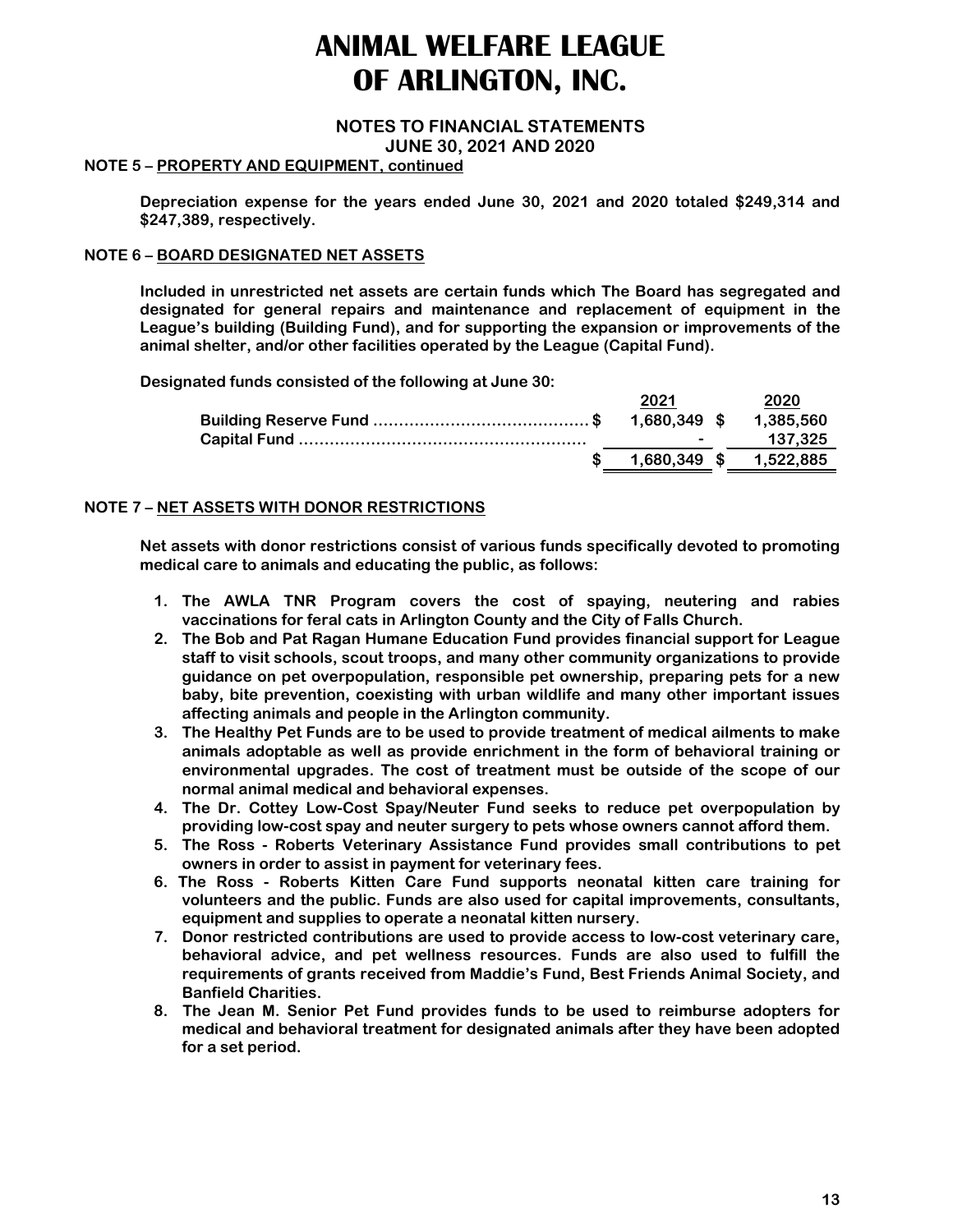### **NOTES TO FINANCIAL STATEMENTS JUNE 30, 2021 AND 2020**

### **NOTE 7 – NET ASSETS WITH DONOR RESTRICTIONS, continued**

- **9. The Gladys Shulaw Cat Fund is to be used to facilitate the adoption of adult cats, spaying and neutering adult cats, supporting the AWLA Community Cats program (TNR), vet assistance to adult cats, and the Paws & Read program for cats.**
- **10. The OneHealth Fund is to support the collaborative project of Animal Welfare League of Arlington and the Animal Welfare League of Alexandria to facilitate One Health clinic events providing essential veterinary services for companion animals of under-served communities in Arlington and Alexandria, Virginia and neighboring communities at the organization's discretion. Funds may be used for but are not limited to: staffing, supplies, consumables, equipment, medication, travel and administrative costs.**

|                                                 | 2021            | 2020    |
|-------------------------------------------------|-----------------|---------|
|                                                 | 5.798 \$        | 5.054   |
| <b>Bob and Pat Ragan Humane Education Fund </b> | 20,708          | 20,667  |
|                                                 | 191,989         | 191,844 |
| Dr. Cottey Low-Cost Spay/Neuter Fund            | 76,919          | 72,347  |
| Ross - Roberts Veterinary Assistance Fund       | 3.591           | 12,980  |
| Ross - Roberts Kitten Care Fund                 | 26,336          | 19,473  |
|                                                 | 13.791          | 27,188  |
|                                                 | 132,354         | 149,922 |
|                                                 | 180,281         | 180,000 |
|                                                 | 81,162          |         |
|                                                 | 732,929<br>- 35 | 679,475 |

**Net assets with donor restrictions at June 30 consist of the following:**

#### **NOTE 8 – LEASES**

**Under a lease signed in January 1997, the County allowed the League to construct, operate, and maintain a building and related structures to be used as an animal control and adoption center on a portion of the County property, rent free, over thirty years. The lease is renewable every 10 years until the expiration of the final lease term in 2027. After the expiration of the final lease term, the League's tenancy on the land will be on a month-tomonth basis. The County reserves the right to refuse to recognize such month-to-month tenancy and to seek the League's eviction from the property. Upon termination of the lease agreement, the County shall pay to the League the depreciated base cost of the improvements erected on the property following the start of the lease. The League plans to enter into a new lease agreement with the County upon expiration of the final lease term in 2027.**

**The fair value of the rent attributable to the property cannot be reasonably estimated, and accordingly has not been reflected in the accompanying financial statements. The League must, at its own cost and expense, provide public liability insurance for as long as the agreement remains in effect.**

#### **NOTE 9 – SPECIAL EVENTS**

**Special fundraising events are reflected net of costs in the statements of activities. Gross revenues and expenses for the years ended June 30 are as follows:**

| 137.588 \$   | 48.954  |
|--------------|---------|
| (29.174)     | (9.633) |
| $108.414$ \$ | 39.321  |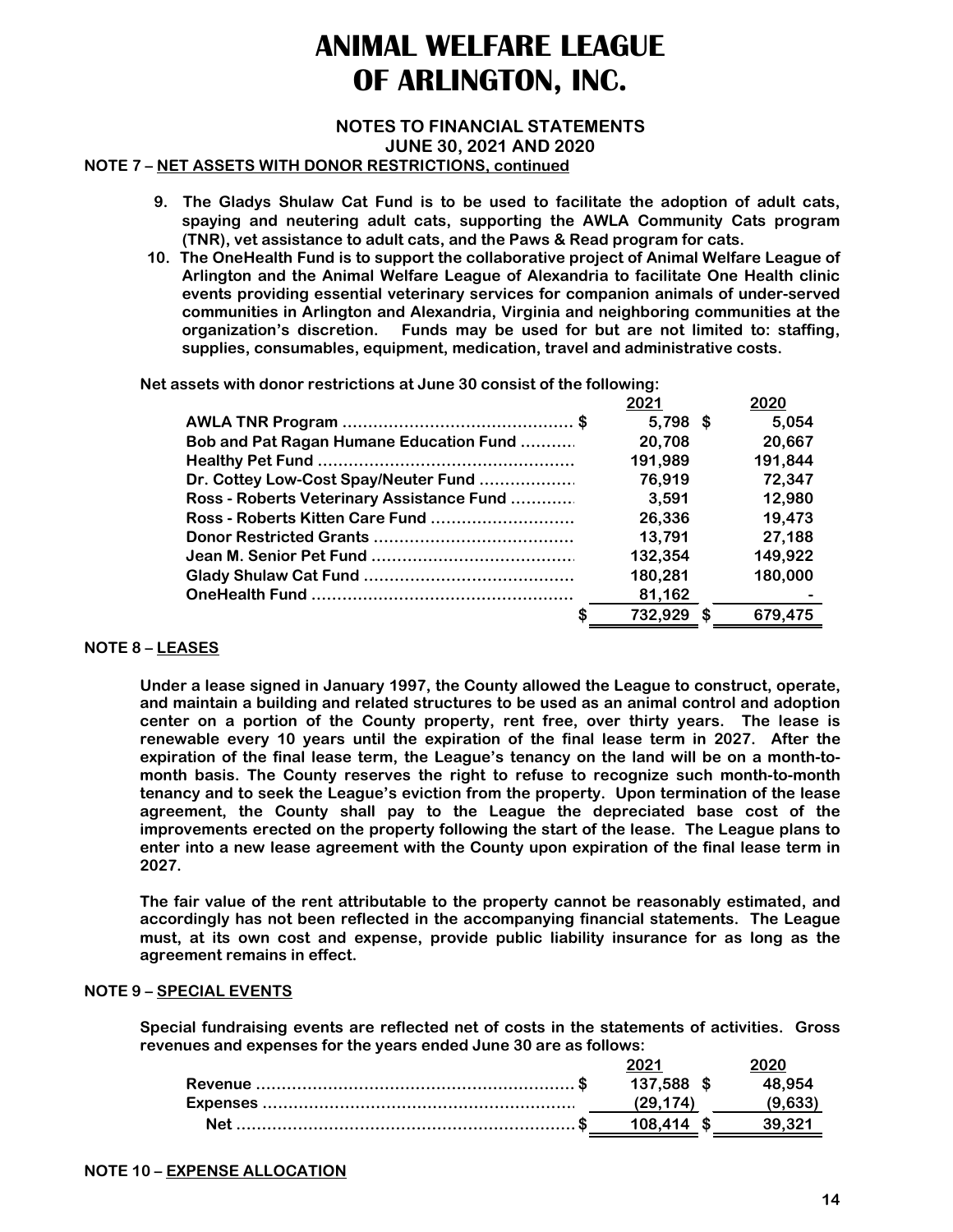#### **NOTES TO FINANCIAL STATEMENTS JUNE 30, 2021 AND 2020**

**The costs of providing the various programs and other activities have been summarized on a functional basis in the statement of functional expenses. Accordingly, certain costs have been allocated among the program, general and administrative and fundraising activities based on level of effort. Such allocations are determined by management on an equitable basis.** 

#### **NOTE 11 – RETIREMENT PLAN**

**The League participates in a tax-deferred annuity plan under Section 403(b) of the Internal Revenue Code covering all employees who choose to participate after attaining age 21. Under the terms of the Plan, participants may voluntarily elect to have a portion of their compensation deferred and contributed to the Plan. The League contributes 7% of compensation for all eligible employees. Retirement expense for the years ended June 30, 2021 and 2020 totaled \$108,863 and \$84,345, respectively.** 

#### **NOTE 12 – CONCENTRATION**

**The League receives significant funding from the County of Arlington to provide animal shelter management and animal control services for the County of Arlington. The League's contract with the County of Arlington is comprised of four annual periods with mutually agreed upon contract amounts in accordance with County Appropriations. The contract expires on June 30, 2022.** 

**Appropriated funds received from the County for the years ended June 30, 2021 and 2020 totaled \$1,445,388 and \$1,419,517, respectively. County Service expenses totaled \$2,731,613 and \$2,519,531 for the years ended June 30, 2021 and 2020, respectively.** 

**Because the League receives significant funding from the County of Arlington for operations, the programs and activities of the League could be materially affected if the level of funding from the County is substantially reduced.**

#### **NOTE 13 – PAYCHECK PROTECTION LOAN**

**On April 22, 2020, the League received loan proceeds in the amount of approximately \$436,325 under the Paycheck Protection Program ("PPP"). The PPP, established as part of the Coronavirus Aid, Relief and Economic Security Act ("CARES Act"), provides for loans to qualifying businesses for amounts up to 2.5 times of the average monthly payroll expenses of the qualifying business. The loans and accrued interest are forgivable after eight weeks as long as the borrower uses the loan proceeds for eligible purposes, including payroll, benefits, rent and utilities, and maintains its payroll levels. The amount of loan forgiveness will be reduced if the borrower terminates employees or reduces salaries during the eightweek period.**

**The unforgiven portion of the PPP loan is payable over two years at an interest rate of 1%, with a deferral of payments for the first six months. The League intends to use the proceeds for purposes consistent with the PPP. While the League currently believes that its use of the loan proceeds will meet the conditions for forgiveness of the loan, there is no assurance that certain events might occur that could cause the League to be ineligible for forgiveness of the loan, in whole or in part.**